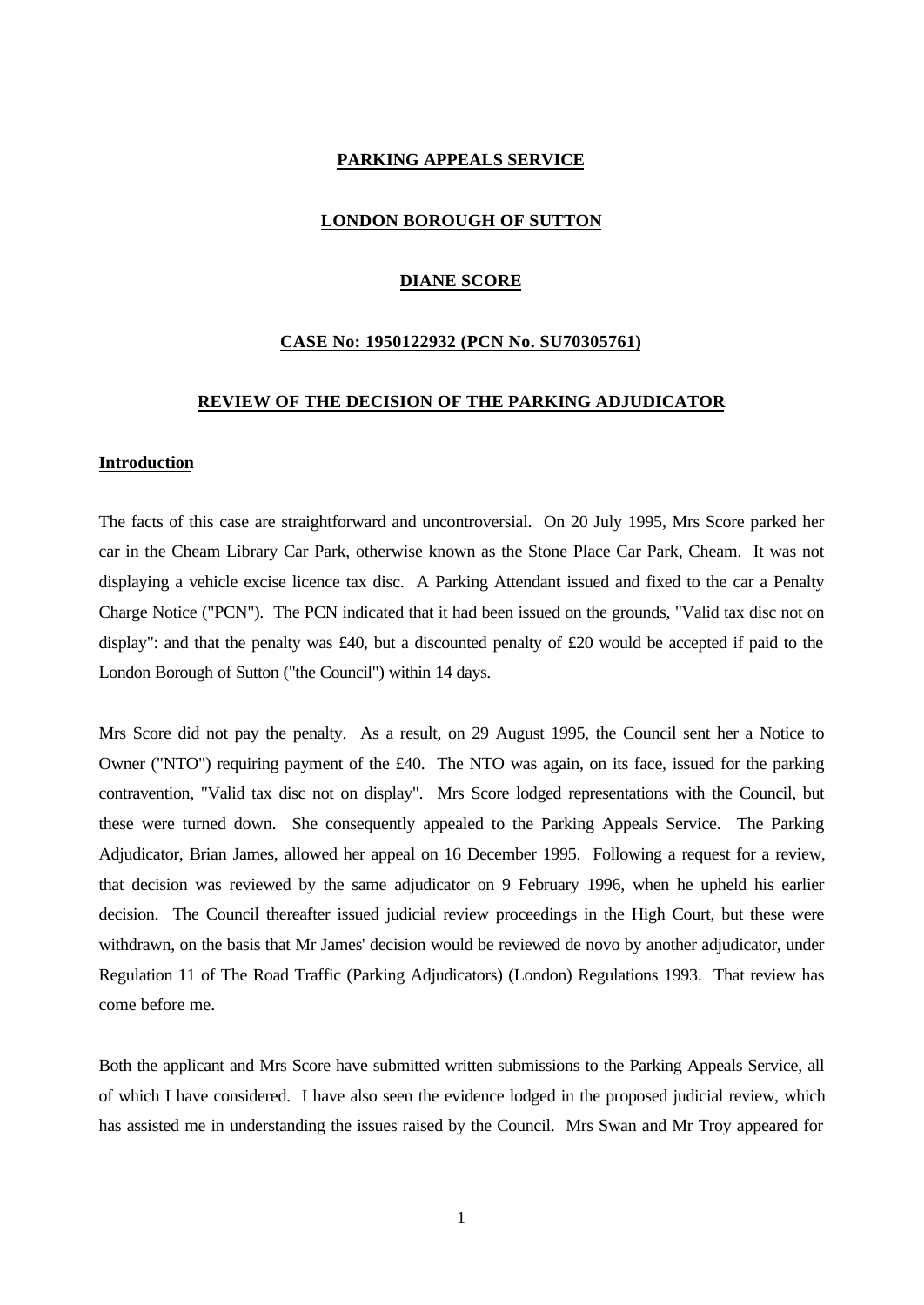the Council at the oral hearing before Mr James, on the February 1996 review. Neither party has sought an oral hearing before me: they have both indicated that they are content for me to deal with the matter on the papers. However, because of the legal issues involved, the Parking Appeals Service appointed Timothy Ward of Counsel as amicus curiae. He lodged written submissions, to which the Council have responded, and expanded on these at a hearing on 25 November to which the parties were invited to attend. I would like to thank him - as well as both parties - for his assistance.

As I have already indicated, this case raises a number of legal points. In my view, a decision on any one of a number of these would be determinative of this appeal. However, the Council have specifically asked me to deal with each of the issues raised as a matter of principle, which I propose to do. Because the Council consider this case raises matters of principle, they have agreed not to pursue Mrs Score for any penalty, in any event. This concession is very properly made in cases such as this, in which matters of principle arise, and is in line with the guidelines as to the proper approach to the review of an adjudicator's decision set out in the decision of The London Borough of Enfield -v- Cheryl Ross (Case No 1950094429) (23 February 1996).

#### **The Statutory Background**

The PCN was issued in respect of a purported breach of Article 12 of The Sutton (Off-Street Parking Places) Order 1992 ("the Order"). The Order was made by the Council "in exercise of the powers conferred it by Sections 32, 35 and 124 of and Part IV of Schedule 9 to the Road Traffic Regulation Act 1984...as amended by Section 8(1) of and Schedule 5 to the Local Government Act 1985 and all other powers so enabling..." (this being recited in the preamble to the Order).

# Article 12 provides:

"The driver of a vehicle shall not permit that vehicle to wait in a parking place unless the vehicle is licensed in accordance with Section 1 of the Vehicles (Excise) Act 1971 and unless there is in relation to the use of the vehicle by the driver such a policy of insurance as complies with the requirements of Part VI of the Road Traffic Act 1972."

Section 1 of The Vehicles (Excise) Act 1971 has now been revoked and replaced by Section 1 of The Vehicle Excise and Registration Act 1994.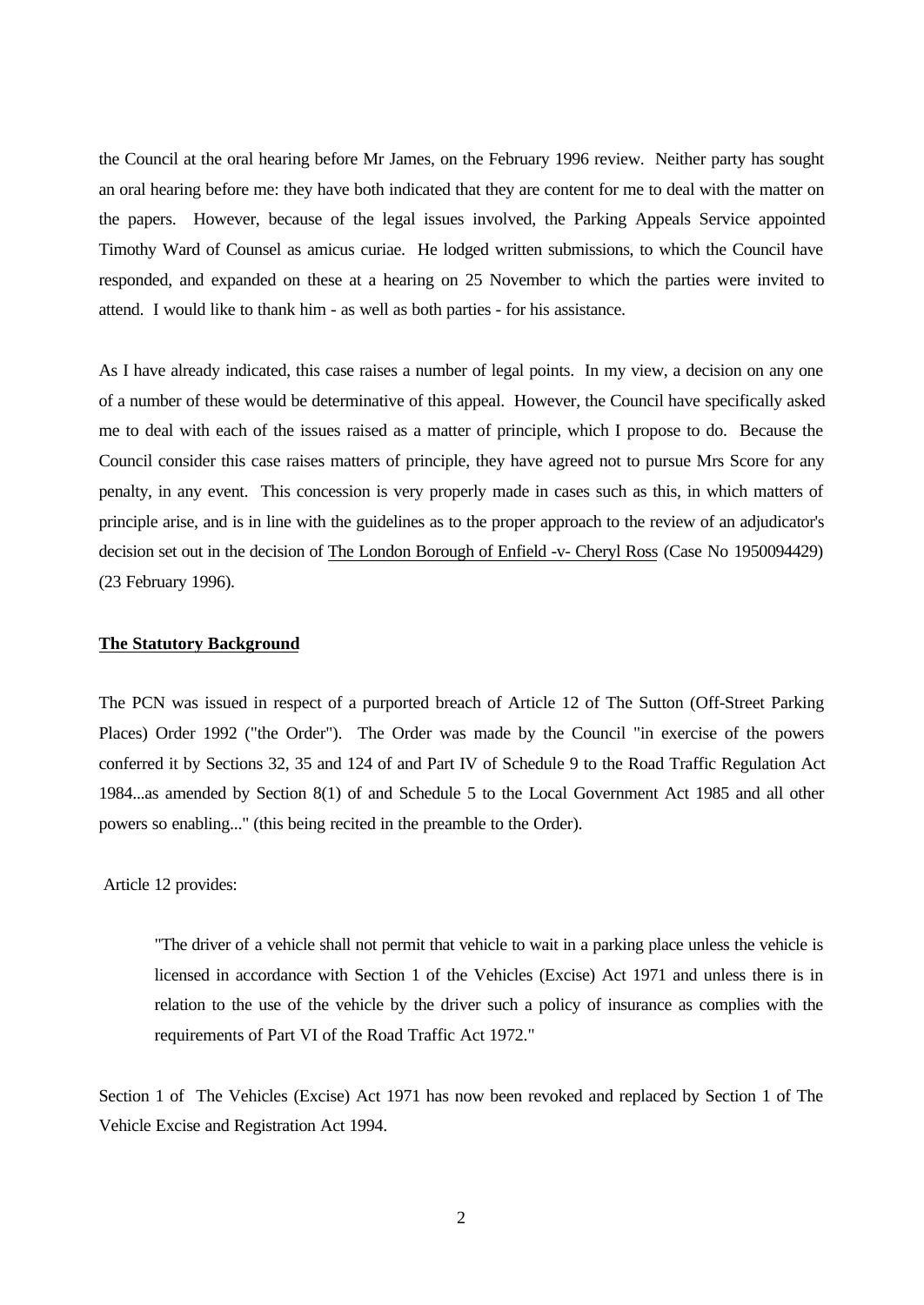Article 30 provides that a penalty notice will be issued to vehicles parked in a parking place during charging hours in contravention of Article 12. Under the decriminalised scheme of The Road Traffic Act 1991, such a notice will be a PCN.

# **The Adjudicator's Decision**

Because this is a de novo review, I need not dwell at length on Mr James' decision. However, briefly, he gave three reasons for allowing Mrs Score's appeal, namely:

- (i) He found that Article 12 was ultra vires of Section 35 of the 1984 Act, by virtue of which it was purportedly made.
- (ii) The PCN and NTO only alleged a failure to display a tax disc, which was not itself a contravention of Article 12. Consequently, there was no contravention upon which a PCN or NTO could be based.
- (iii) The condition in Article 12 (that the vehicle be licensed in accordance with Section 1 of the 1994 Act) was not breached, because Section 1 of that Act had no application to the circumstances of this case. The car park was an off-street car park, and not "a public road" for the purposes of Section 1 of the 1994 Act. Mr James found that Section 1 only applied to vehicles whilst they were upon public roads, and Mrs Score's vehicle was not failing to comply with Section 1 of the 1994 Act at the time the PCN was issued.

#### **The Points of Law Arising**

The Council say that Mr James was wrong to allow the appeal, and they have raised the following points in their request for a review.

(i) The Council say that Mr James was himself acting ultra vires in holding that Article 12 of the Order was invalid. The first question for me to consider is: Is an adjudicator now able to consider the validity of the Order or any part of it? The Council say that he cannot.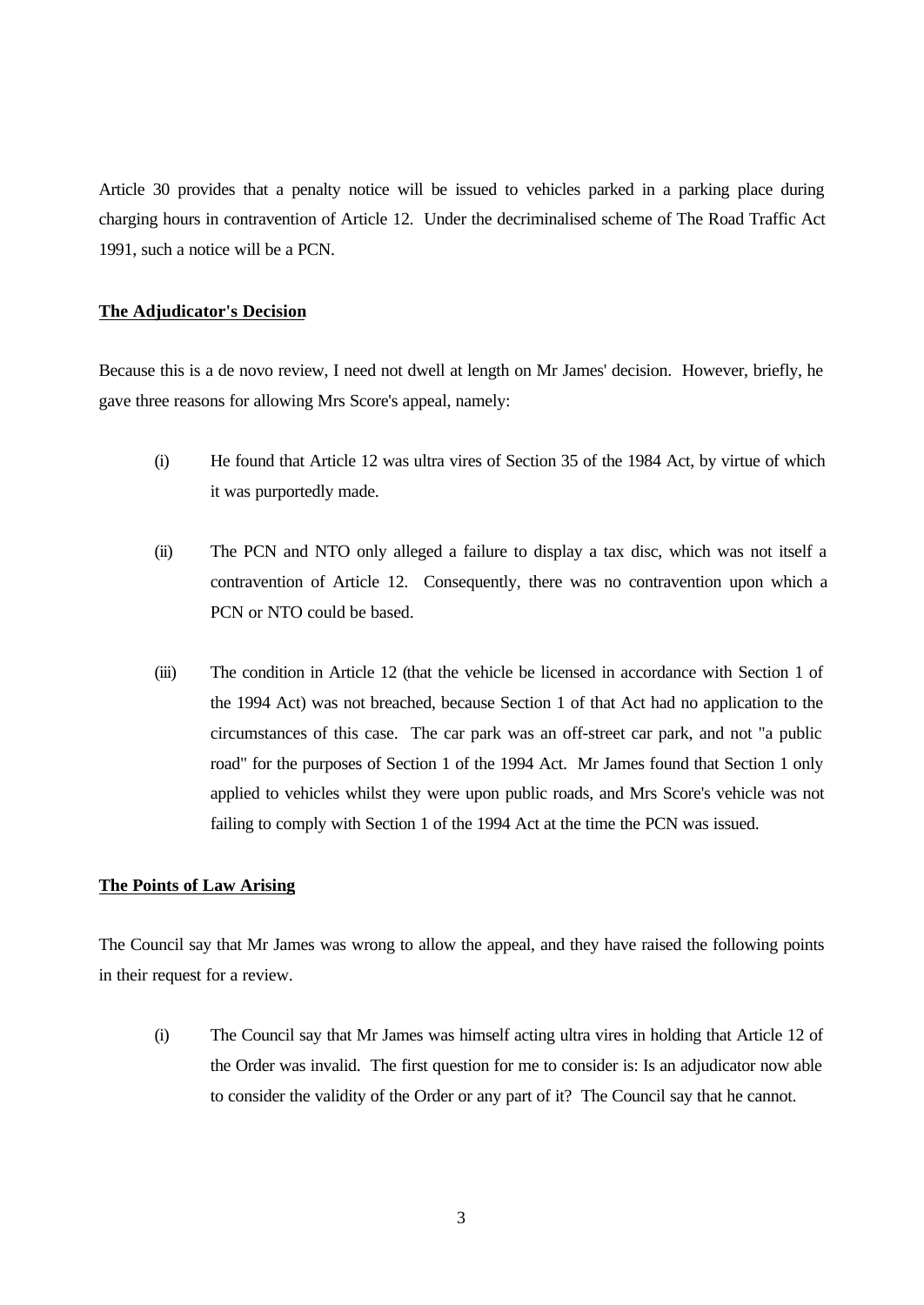- (ii) If an adjudicator can consider the validity of the Order: Is Article 12 in fact valid, or did the Council act ultra vires in purporting to make it? The Council say that the Article is valid.
- (iii) If Article 12 is valid: Was there in fact a breach of Article 12 in this case? The Council say that there was.
- (iv) If Article 12 is valid and has been breached: Can the Council properly issue a PCN for a breach of Article 12? The Council say that they can.
- (v) In any event, leaving the statutory provisions aside, was the requirement to have a tax disc a term of a contract between the Council and Mrs Score? If so, was that contractual term breached? If so, was the penalty a proper contractual remedy for the Council to enforce? The Council say that there was a contract between themselves and Mrs Score: that the requirement for Mrs Score's car to have a tax disc was a condition of her being allowed to park: that that term was breached: and that enforcement of the penalty is a proper contractual remedy for them to pursue.
- (vi) As a separate issue, can a Parking Adjudicator review his/her own decision under Regulation 11 of The Road Traffic (Parking Adjudicators) (London) Regulations 1993? The Council say that an adjudicator cannot. Although that is not a point arising in this review (because I am being asked to review a decision of another adjudicator, Mr James), it is a question of principle that arose in Mr James' review of his own decision and one which I should address.

# **Question 1: Is an adjudicator able to consider the validity of the Order or any part of it?**

The Council submit that neither Mr James nor I have jurisdiction to hold that Article 12 of the Order is invalid, because Paragraph 37 of Part VI of Schedule 9 to The Road Traffic Regulation Act 1984 ("the 1984 Act") precludes the questioning of the validity of any Order passed pursuant to Section 32 of that Act in any legal proceedings, save as is provided in Paragraph 35 of the same Schedule. Paragraph 35 requires any question concerning validity to be raised by an application to the Court within 6 weeks from the date on which the Order is made. The Order was made on 20 March 1992.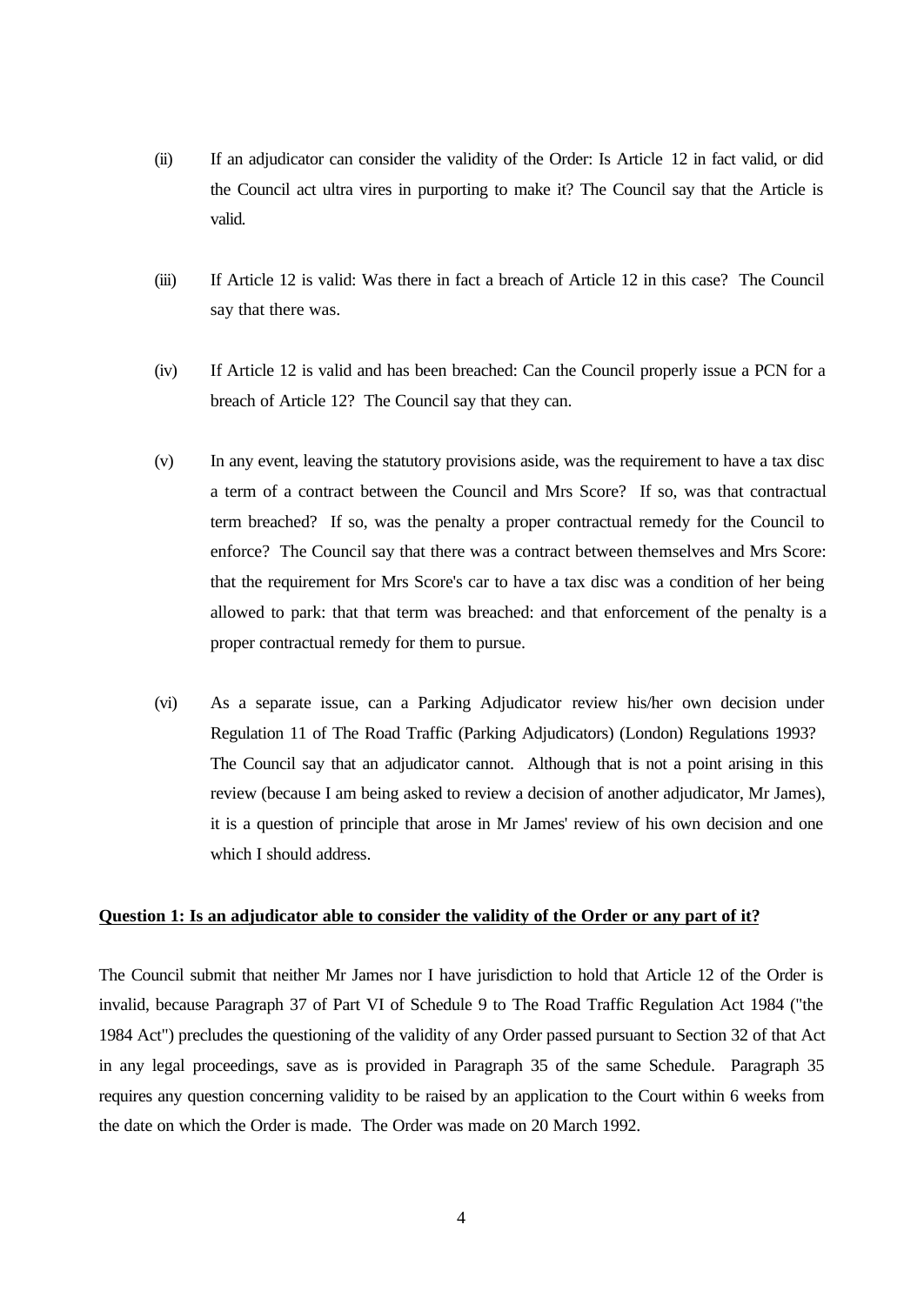I do not agree with the Council's submission. Section 32 concerns the power of local authorities to provide parking places. In my view, Article 12 - which concerns purported conditions of using parking places, and not the provision of such places - cannot have been made pursuant to that section. Rather, of the various potential enabling sections, Article 12 was, and could only have been, made pursuant to Section 35. This section is headed, "Provisions as to use of parking places under ss 32 or 33", and it provides that a local authority may by Order make provision as to (amongst other things):

- "(i) the use of the parking place, and in particular the vehicles or classes of vehicles which may be entitled to use it
- (ii) the conditions on which it may be used..."

Indeed, in their proposed judicial review of Mr James' decision, the Council expressly rely on that section in terms of enablement. They say:

"...[U]nder Sections 35(1)(i) and (ii) of [the 1984 Act] [the Council] can restrict the vehicles and classes of vehicles using parking provided pursuant to that Act on any reasonable basis"

and they say that Mr James erred in construing the words "classes of vehicles" in these enabling provisions in a restrictive way. Although this ground is expressed to be an alternative ground to the inability of an adjudicator now to question the validity of Article 12, the Council did not seek to argue that Mr James was wrong to find Section 35 the relevant enabling section, as opposed to Section 32. In my view, such an argument cannot properly be made.

Part VI of Schedule 9 to the 1984 Act only applies to Orders made under specified sections, including Section 32, but not Section 35. In my view, as Article 12 was made pursuant to Section 35, the restricted provisions for challenge as set out in Paragraph 35 of Schedule 9 do not apply to it.

It was consequently open to Mr James (and is open to me) to question the validity of Article 12, despite the fact that over 6 weeks have elapsed since the making of the Order.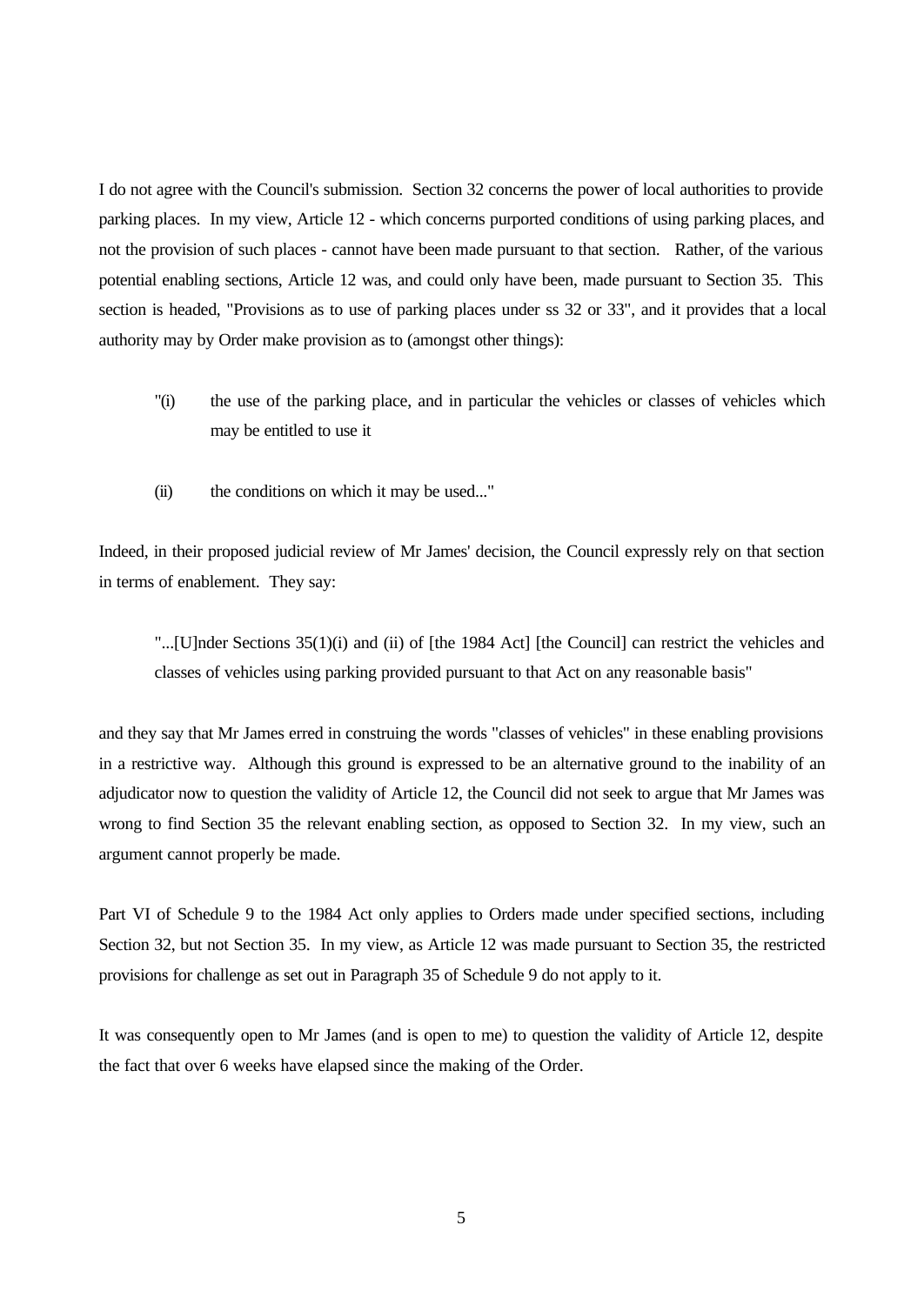# **Question 2: Is Article 12 in fact valid, or did the Council act ultra vires in purporting to make it?**

The question still remains, is Article 12 in fact valid or invalid?

The Council is a corporation, and it is consequently subject to the doctrine of ultra vires. A local authority can only do those things in respect of which it has an express or implied authority, or which are incidental to the doing of those things (this extension now being provided by statute: Section 111 of The Local Government Act 1972). In this context, "incidental to" has been construed narrowly (AG v Mersey Railway Co [1907] AC 415, and Hazell v The London Borough of Hammersmith [1992] 2 AC 1). The authorities show that "a power is not incidental merely because it is convenient or desirable or profitable" (Hazell at page 31E, per Lord Templeman). "Since delegated powers of legislation are nearly always given for the specific purposes, their use for other purposes will be unlawful" (Wade, Administrative Law, 7th Edition, page 882, and the authorities there cited: Hazell underlines the point). These general principles clearly apply to the exercise of Council's powers in connection with parking (see R v The London Borough of Camden ex parte Cran [1995] RTR 346).

The purpose of The Vehicle Excise and Registration Act 1994 ("the 1994 Act") is the imposition of (prior to the collection of) vehicle excise duty in respect of vehicles "used, or kept, on a public road" (Section 1).

The 1984 Act - as the title of that Act suggests - concerns traffic management. The purpose of Section 35 is the proper governance of parking. I do not know the extent to which the levying of penalties in respect of unlicensed vehicles in car parks might further the purposes of the 1994 Act (i.e. the imposition and collection of vehicle excise duty) - I would be sceptical as to the assistance that would be gained - but, in any event, those functions are not ones allocated to local authorities (including the Council) by Parliament, in Section 35 or elsewhere. Therefore, no matter how laudable the aims of the Council, it is beyond their powers to pursue the purposes of Section 1 of the 1994 Act. Similarly, although the Council say that one of their purposes in checking licenses is to satisfy themselves that vehicles have MOT certificates, it is not their function to police whether vehicles have such certificates either.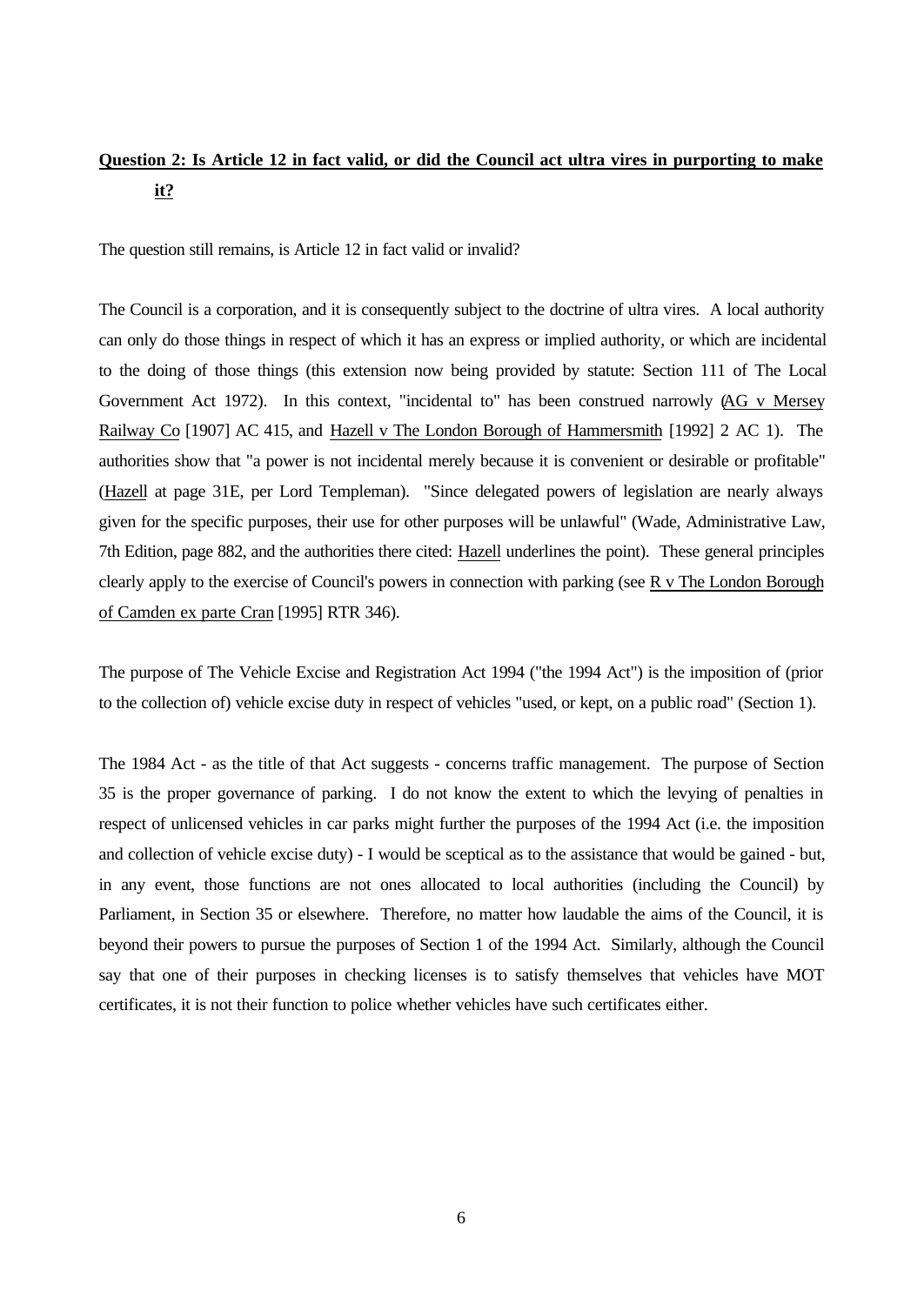Does the levying of such penalties serve any other purpose, that is properly the Council's? So far as purpose is concerned, the Council rely heavily upon the policing of vehicle excise and MOT requirements, which I have found to be improper. The only other purpose suggested by the Council in their submissions - and it is, on its face, a parking purpose - is this:

"Cars which are MOT'd and taxed are less likely to be abandoned, hence the Council in Article 12 attempts to ensure that vehicles are not going to be permanently abandoned in its off-street parking."

As I understand it, the Council's point is that, by penalising the owners of vehicles that are unlicensed, this will act as a disincentive to owners who are minded to abandon their vehicles in the Council's car parks. I do not find this submission at all compelling. Even on the assumption that, statistically, vehicles that are licensed are less likely to be abandoned than licensed vehicles (about which I have seen no evidence, but which I shall assume in favour of the Council for the purposes of this submission), it seems to me that levying a penalty for being unlicensed will make abandonment of vehicles in a car park no less attractive. In any event, the potential penalty can be no disincentive to prospective abandoners of cars in a Pay  $\&$ Display car park, such as in this case (the Cheam Library Car Park). In such a car park, any vehicle that is abandoned will in any event incur a penalty after 24 hours for either (i) a failure to display a Pay & Display ticket at all, or (ii) for staying beyond the time purchased as evidenced by the Pay & Display ticket displayed. The penalty in each case is in the same amount as the penalty sought by the Council for a breach of Article 12. In these circumstances, the threat of such a penalty for failure to license a vehicle (or a failure to display a licence) could not possibly be a disincentive to a would-be abandoner of a vehicle.

In any event, I do not consider a power to levy penalties for a failure to license (or display a license) could properly be said to be "incidental to" the authority given to the Council to govern the use of parking places or any other authority of the Council to which I have been referred, in the sense described by the House of Lords in the cases referred to above, even if it were some disincentive to the abandonment of vehicles in a car park.

The Council do not suggest any other purpose insofar as the exercise of the power to levy a penalty in respect of unlicensed vehicles in one of their car parks is concerned. They do, however, pray in aid the fact that Article 12 of the Order is in substantially the same form as suggested in Article 8 of Model M of the Department of Transport Circular Roads 6/84 (19 September 1984). However, this circular is of no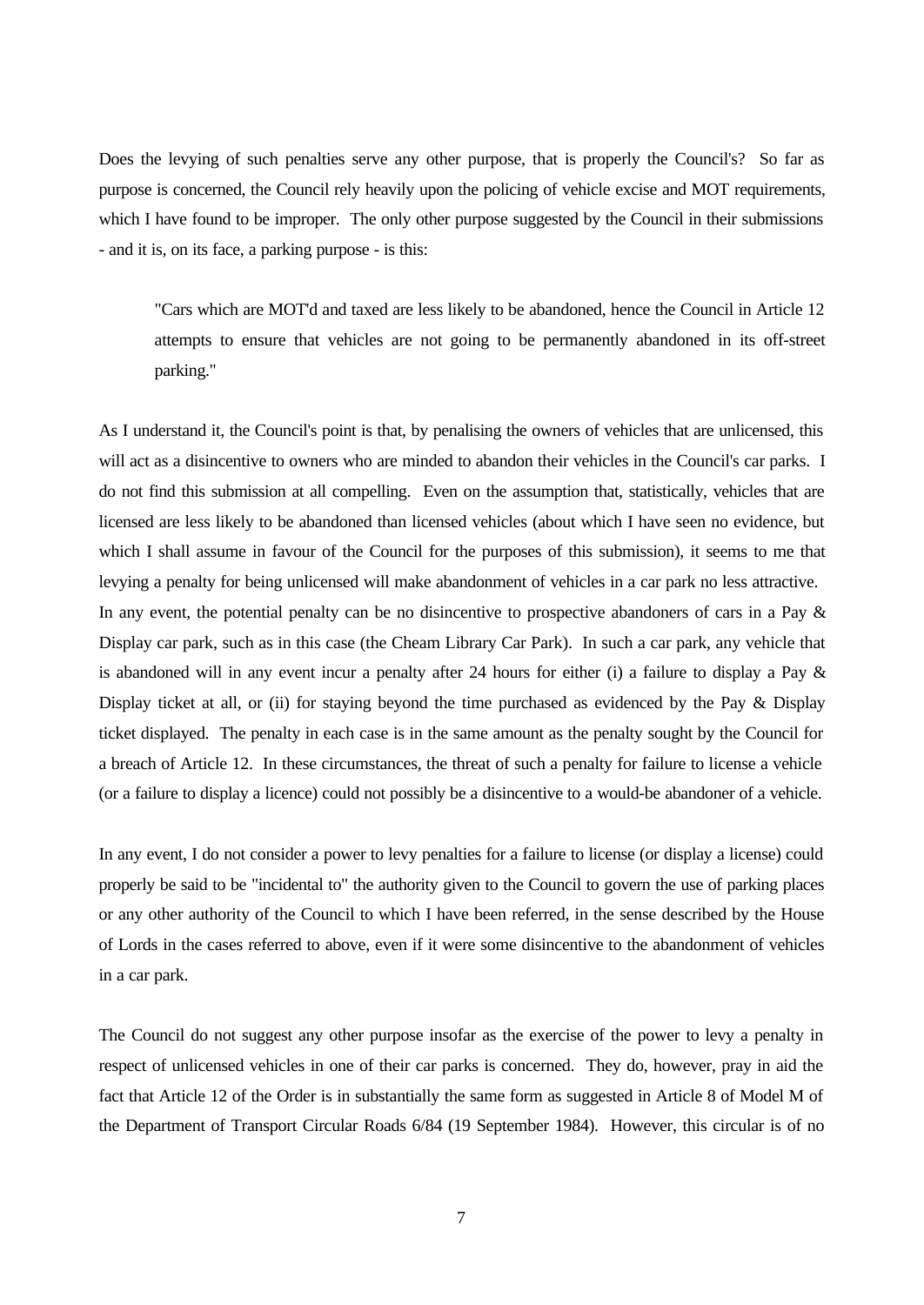legal force, and the forms of order it contained were not prescribed by statute. In terms of construction of the relevant provisions, it is of no assistance: and, to the extent it suggests that such provisions can properly be made under Section 35 of the 1984 Act, I consider this suggestion wrong. In my view, it cannot be right, having regard to the relevant statutory provisions.

Therefore, I have seen no evidence which suggests that levying a penalty for failing to license a vehicle will further the proper purpose of the relevant provisions of the 1988 Act (i.e. the governance of parking) or, indeed, any proper purpose of the Council.

A number of points flow from this. It seems to me that, in Section 35(1), the reference to "classes of vehicles" must relate to "classes" which serve a proper purpose, e.g. parking. Classification by reference to excise duty status would be improper. Similarly, in the same section, the reference to "conditions on which [parking places] may be used" must, in my view, relate to "conditions" which serve a proper purpose. Again, conditions relating to excise duty would not be proper.

For the reasons set out above, I consider Article 12 of the Order to be invalid.

# **Question 3: Was there in fact a breach of Article 12 in this case?**

In any event, the 1994 Act (and, in particular, Section 1 of that Act) only relates to a license "in respect of a mechanically propelled vehicle which is used, or kept, on a public road". Before me, the Council accepted that (i) there is no requirement for vehicle excise duty in respect of vehicles not used or kept on a public road (nor any corresponding requirement to exhibit on a vehicle a licence, when it is not on a public road: and (ii) the car park in this case was not "a public road" as defined in the 1994 Act (as to which, see below). Below, I refer further to the question of whether the car park is "a public road": but, in my view, these concessions were properly made, and, in any event, I hold as such as a matter of law. Therefore, there was no obligation upon Mrs Score under Section 1 of the 1994 Act to licence her vehicle, nor was there an obligation upon her to display a tax disc under the relevant regulations referred to above. Consequently, at the time the PCN was issued, she was not in breach of Section 1 of the 1994 Act. In my view, on its proper construction, for there to be a breach of Article 12 of the Order, there must be a breach of Section 1 of the 1994 Act at the relevant time. It is not sufficient, as the Council suggest, that the vehicle must have been driven to and from the car park on public roads. The fact is, at the relevant time, Mrs Score was in breach of neither the Section 1 of the 1994 Act nor Article 12 of the Order.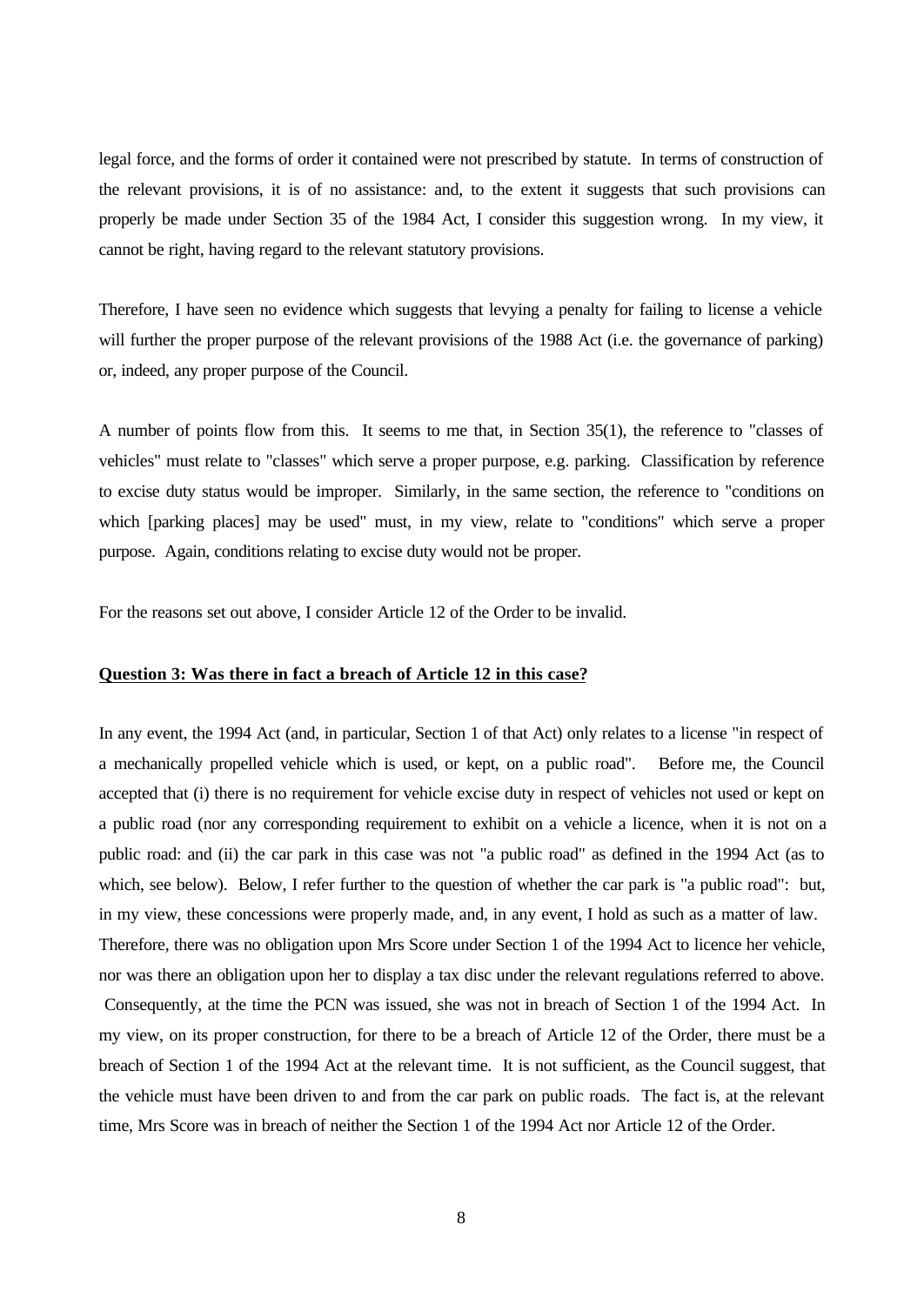There is the suggestion in some of the Council's submissions that Article 12 is breached, not by an owner being in breach of Section 1 of the 1994 Act at the relevant time, but by the fact that the duty has not actually been paid in respect of that vehicle (or, possibly, no license is exhibited in the vehicle: see below) for the period during which the vehicle is in the car park. Such a submission would effectively mean that Article 12 placed an additional burden upon the user or keeper of a vehicle, namely to pay vehicle excise duty, or face an additional (penal) levy, in respect of a vehicle not being used or kept on a public road. Of course, this would be well outside the powers of the Council. In any event, it would result in vehicles that are exempt from the licence requirements of the 1994 Act (by Section 5 and Schedule 2: they include electrically propelled vehicles, and certain vehicles for disabled people), and all foreign vehicles, being in breach of Article 12 and liable to a penalty, simply by parking in the car park. This cannot have been the intention of the Order: nor can it have been the intention of Parliament that such orders be made under subsidiary legislation.

However, even if the Council's interpretation of Article 12 is correct, they face another problem. There is evidence that Mrs Score was, at the relevant time, in the process of obtaining a new licence, which was backdated by the DVLA, in the usual way. Therefore, albeit retrospectively, Mrs Score did in fact pay duty in respect of the vehicle for the period during which the vehicle was in the car park.

I now return to the question of whether the car park was a "public road". As I have indicated, the Council accepted that Section 1 of the 1994 Act only applied to vehicles used or kept "on a public road": and they accepted that the car park was not a "public road". However, I have had my attention drawn to two recent Court of Appeal decisions which concerned parking in car parks and whether the car park amounted to a road, namely Cutter v Eagle Star Insurance Co Ltd (22 November 1996) and Clarke v Kato (29 November 1996). Indeed, I have delayed finalising this decision pending sight of these two cases. I have now seen the transcript of the later judgment, but I understand that the transcript of the earlier judgment is still not yet available. I have therefore had to rely upon the report of the case in The Independent (3 December 1996), but I consider that that report is sufficient for my purposes and I am anxious that this decision is not further delayed. Both cases concerned the question as to whether a car park was a "road" for the purposes of The Road Traffic Act 1988 ("the 1988 Act"). In both cases, that question was relevant for the purposes of insurance. Section 192 of the 1988 Act defines a "road" as:

"Any highway and any other road to which the public have access..."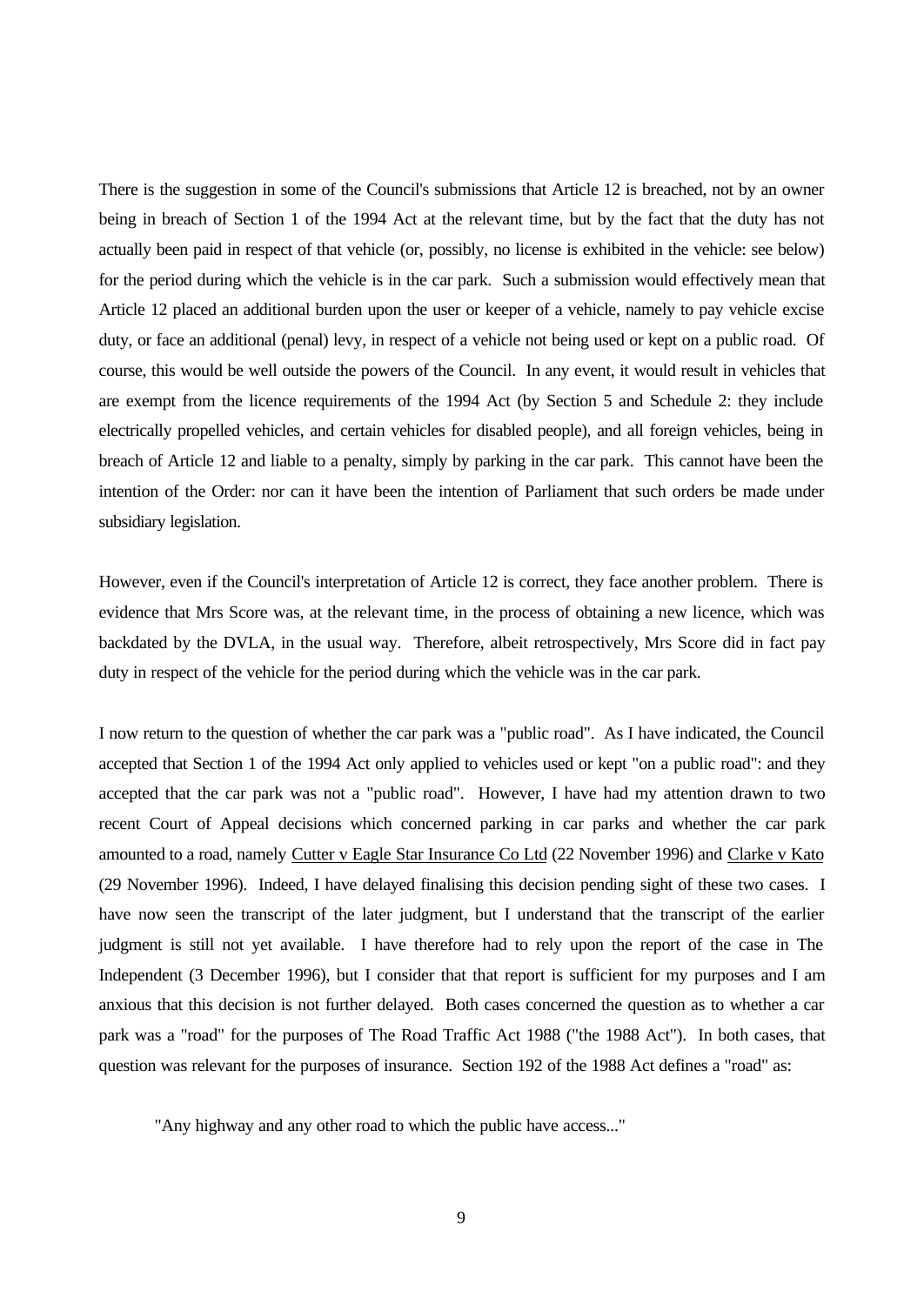In Cutter, the available report says:

"Relying principally on criteria laid down by Kilner-Brown J in Oxford -v- Austin [1981] RTR 416, the Judge considered that the question whether the car park was a road depended on whether or not there was "a definable way between two points over which vehicles could pass". It seemed to his Lordship [Beldam LJ, with whom Morritt LJ and Sir John Balcombe agreed] that too much emphasis had been placed on seeking to answer the question: "Is the car park a road?". The question would more correctly be posed by asking: "Is there within the car park a roadway?". In this case, there was within Great Hall car park a roadway, i.e. a way marked out for the passage of vehicles controlled by conventional traffic signs and markings and regularly used by members of the public seeking a car-parking space. The risk of accidents causing injury arising out of the use of cars on this roadway was scarcely less than on any other road. The fact that the car was being to or from a parking space, as opposed to using the way through the area in question as a route from one road to another, or not to decide whether or not an injured person was paid the compensation for which he had obtained judgment. The areas in Great Hall car park marked out for the passage and parking of vehicles were therefore within the definition of "road" in Section 192, and the insurers were bound under Section 151 to meet the judgment..."

In Clark -v- Kato, a different approach appears to have been taken. The earlier case does not appear to have been cited to the Court. The Judge (Potter LJ, with whom Waite LJ and McCowan LJ agreed) said:

"The question is simply one of whether or not the whole or part of the car park comes within the definition or concept of a "road" at all...[His Lordship then reviewed the relevant authorities]...On the basis of those authorities, although it seems to me (as it seemed to Streatfield J in Griffin -v-Squires [1958] 1 WLR 1106) that, viewed at first blush, a car park is no more than a place or area and not a road, nonetheless, in appropriate cases, it (or part of it) may properly be regarded as a road. That will be so in any case where the circumstances justify a finding that the car park is not simply used as such, in the sense that the passage of vehicles and pedestrians is restricted to passage over the surface of the car park for the purpose of obtaining access to and from a parking place, but is used for what may colloquially be called "through" traffic, so as to alter its character from that of a car park used as such, to one which is also used as, or as part of, a road. It seems to me that is an appropriate distinction, consistent with common sense, the intention of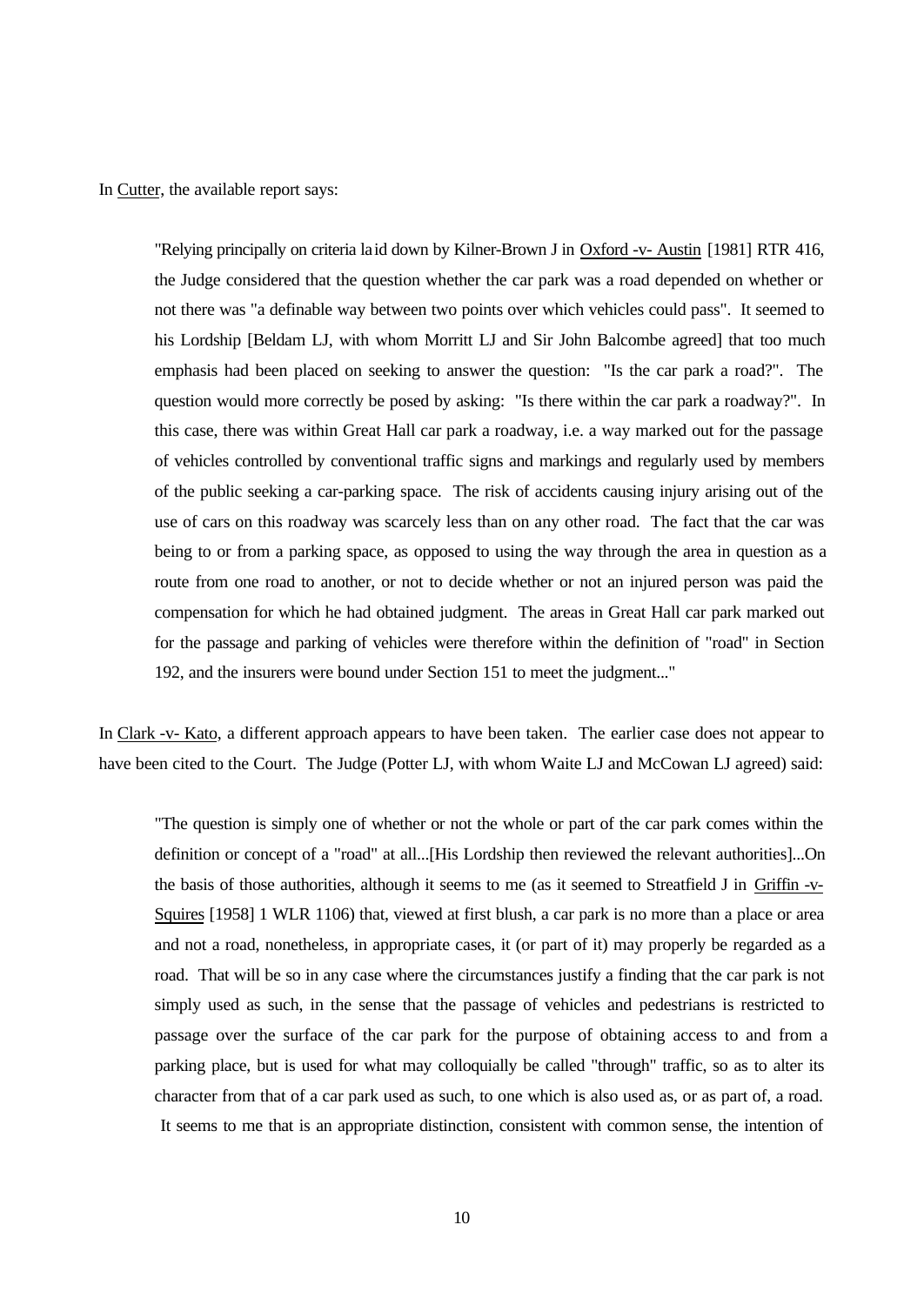the legislature, and the authorities such as they are..."

On the available reports, I find these two cases difficult to reconcile. However, although I am well aware that I have not seen a full transcript of the Cutter decision, it does seem to me that Potter LJ's approach to when a car park can and cannot be a "road" is correct and was arrived at after a careful review of the authorities. I would respectfully follow it. There was no evidence before me in this case that the car park was used for "through" traffic (whether vehicular or pedestrian) so as to alter its character from that of a car park to that of a road, and there is consequently no evidence upon which I could find that the car park was a "road".

Unless the car park was a "road", it cannot have been a "public road". Section 1 of the 1994 Act refers to a "public road", which is defined in Section 62(1), as:

"...a road which is repairable at the public expense..."

There was no evidence before me that the car park in this case was "repairable at public expense".

I therefore find that there was no breach of the requirement to have the relevant vehicle licensed. However, as already noted, the PCN states as the offence, "Valid tax disc not on display". Similarly, the NTO refers to the same alleged contravention. Section 1 of the 1994 Act provides for the imposition of vehicle excise duty: and Section 29 of the 1994 provides that it is an offence to use or keep a vehicle on a public road, if that vehicle is unlicensed. Entirely separate provisions govern the requirement to display an excise license or tax disc, namely The Road Vehicles (Registration and Licensing) Regulations 1971 (pursuant to Section 33 of the 1994 Act): and it is a separate offence not to exhibit on a vehicle a licence for that vehicle. Offences under Section 29 and 33 are not alternatives, but distinct offences: charges under each section can therefore be pursued in respect of the same incident (Pilgram v Dean [1964] 1 WLR 601). There is a statutory defence to the Section 33 offence (for failing to display a tax disc) namely that, at the relevant time, a fresh licence is being obtained from the Post Office (as set out in the proviso to Regulation 16(1) of the Road Vehicles (Registration and Licensing) Regulations 1971). Further, a licence is in force as soon as it is issued or granted. It is quite clear that offences under Section 29 and 33 are not only distinct offences, but an offence under one section can be committed without there necessarily being a contravention of the other section.

Therefore, mere failure to display a tax disc is not a contravention of Section 1 of the 1994 Act, and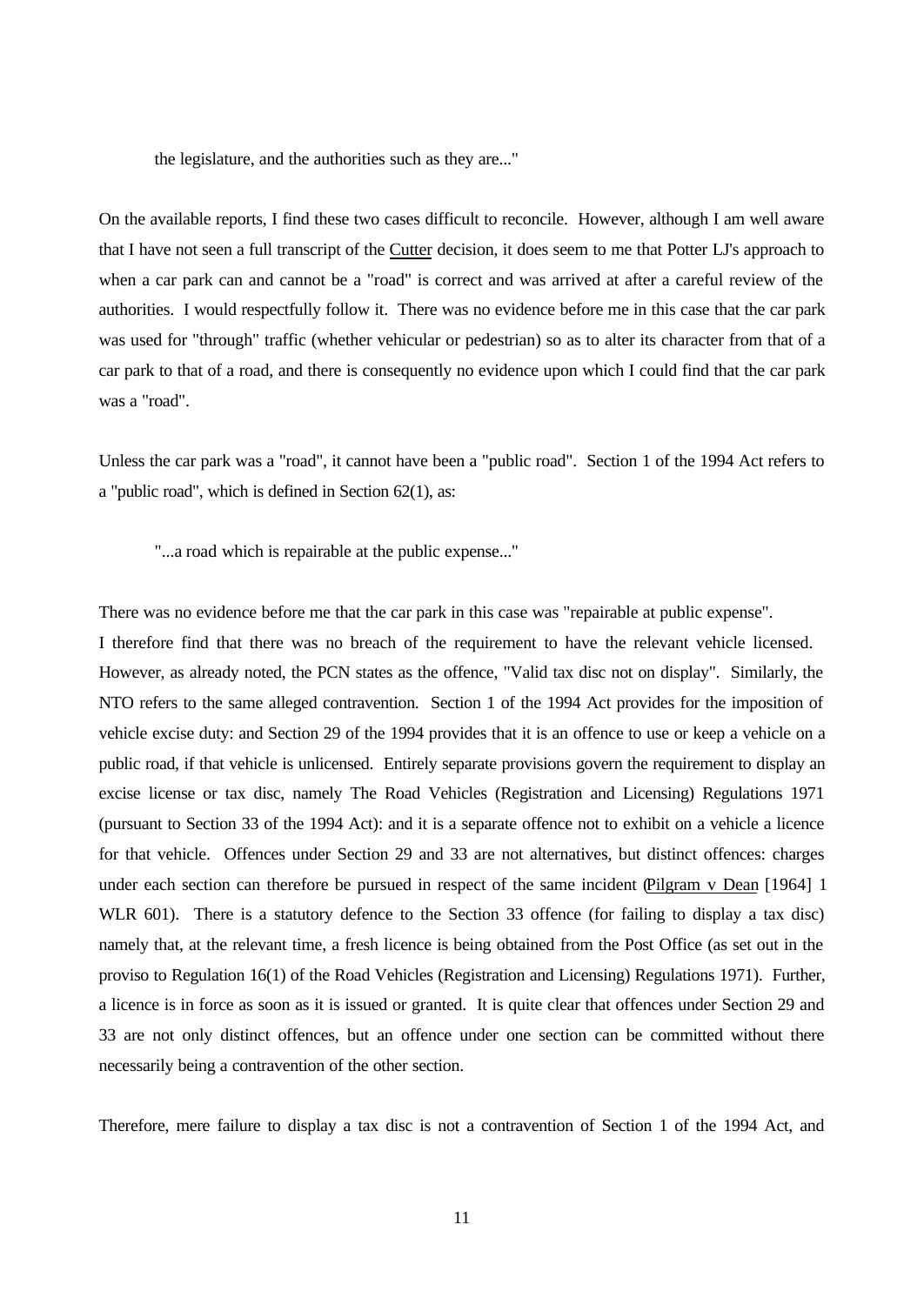cannot have been an infraction of the Order. As a result, the contravention alleged in the PCN (and NTO) is not the contravention envisaged by Article 12. Section 66(3) of The Road Traffic Act 1991 requires a PCN to state:

"(a) the grounds on which the Parking Attendant believes that a penalty charge is payable with respect to the vehicle..."

There are similar provisions for an NTO (Paragraph 1(2) of Schedule 6 to the 1991 Act). The fact that the PCN and NTO allege a ground which does not amount to a contravention of any parking regulation, is a fundamental defect which renders both PCN and NTO invalid (see The London Borough of Sutton v Moulder (Case No. 1940113243) (24 May 1995)). This is not cured by what the Council say happens in practice, namely:

"In practice, if no excise license is displayed a [PCN] is issued, motorists with valid excise licenses contact the Council providing evidence that they have such and the Council immediately withdraws the PCN."

For the reasons set out above, I do not consider there any breach of Article 12 of the Order, even if that article were valid.

# **Question 4: Can the Council properly issue a PCN for a breach of Article 12?**

Section 66 of The Road Traffic Act 1991 provides (I have added the emphasis):

- "(1) Where, in the case of a stationary vehicle in a designated parking place, a parking attendant has reason to believe that a penalty charge is payable *with respect to the vehicle*, he may:
	- (a) fix a penalty charge notice to the vehicle; or
	- (b) give such a notice to the person appearing to him to be in charge of the vehicle.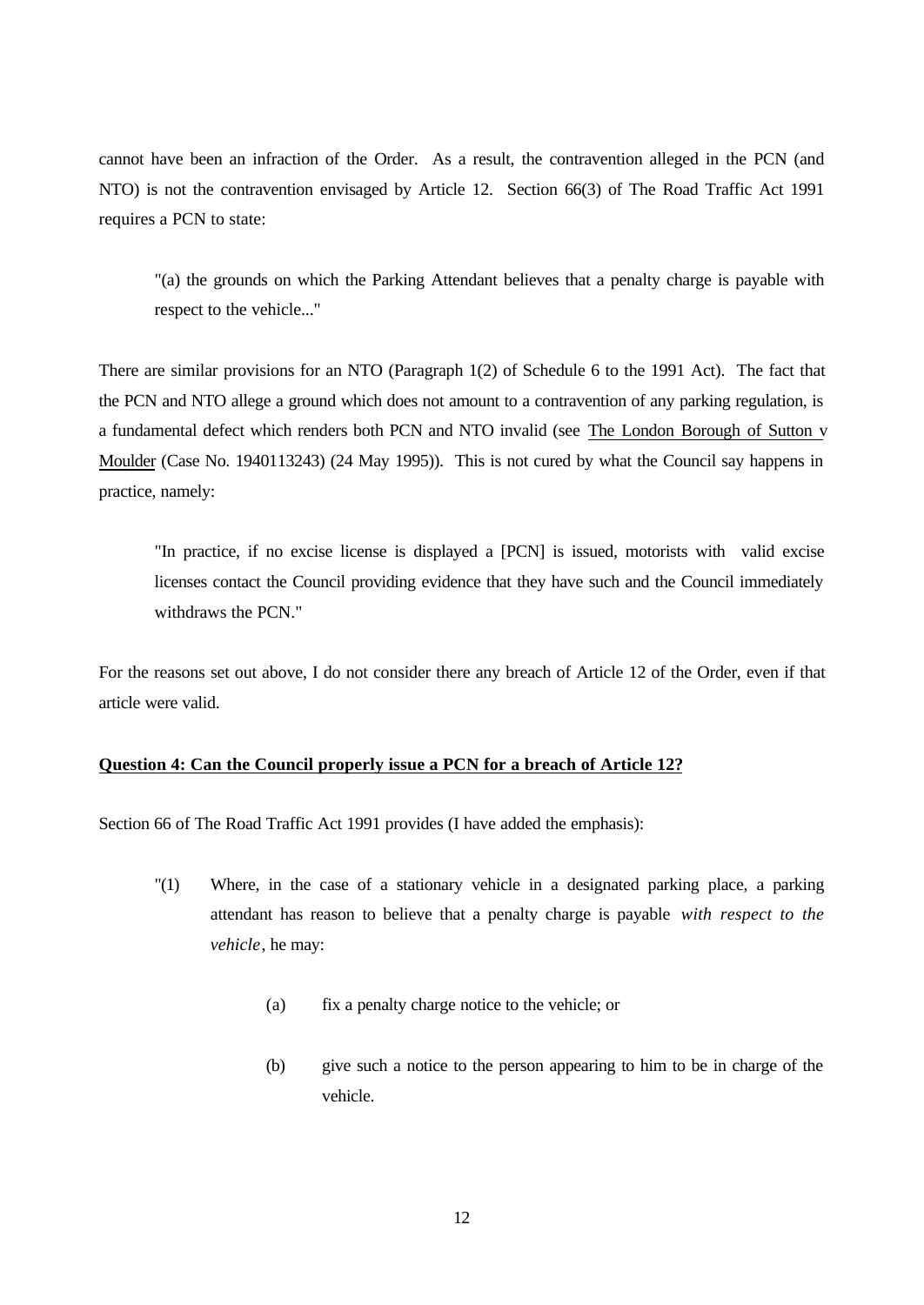- (2) For the purposes of this Part of the Act, a penalty charge is payable *with respect to a vehicle*, by the owner of the vehicle, if:
	- (a) the vehicle has been left... otherwise than as authorised by or under any order relating to the designated parking place: or...
	- (c) there has, *with respect to the vehicle*, been a contravention of, or failure to comply with, any provision made by or under any order relating to the designated parking place..."

Any right in the Council to recover a penalty derives from this section. In his written submissions, Mr Ward pointed out to me the argument that a breach of Article 12 was not a contravention *"*with respect to the vehicle", as follows:

"The penalty charge pursuant to Article 12 is payable when a person permits a vehicle to wait in a parking place when that vehicle is not licensed. The licensing requirement, however, applies to "the person keeping the vehicle", not the vehicle itself - see Section 1 of the 1994 Act and the whole scheme of that Act."

The Order envisages PCNs being issued in respect of contraventions which are not *"*with respect to the vehicle". For example, Article 18 of the Order (for which penalties can also be sought: see Article 30) provides:

"No person shall use any part of a parking place or any vehicle left in a parking place:

- (a) for sleeping or camping purposes
- (b) for eating or cooking purposes...
- (d) for washing any part of his person."

It is clear that this is intended to cover situations where there may be no vehicle involved at all, but merely a misuse of a parking place itself. In such circumstances, a PCN would, in my view, clearly be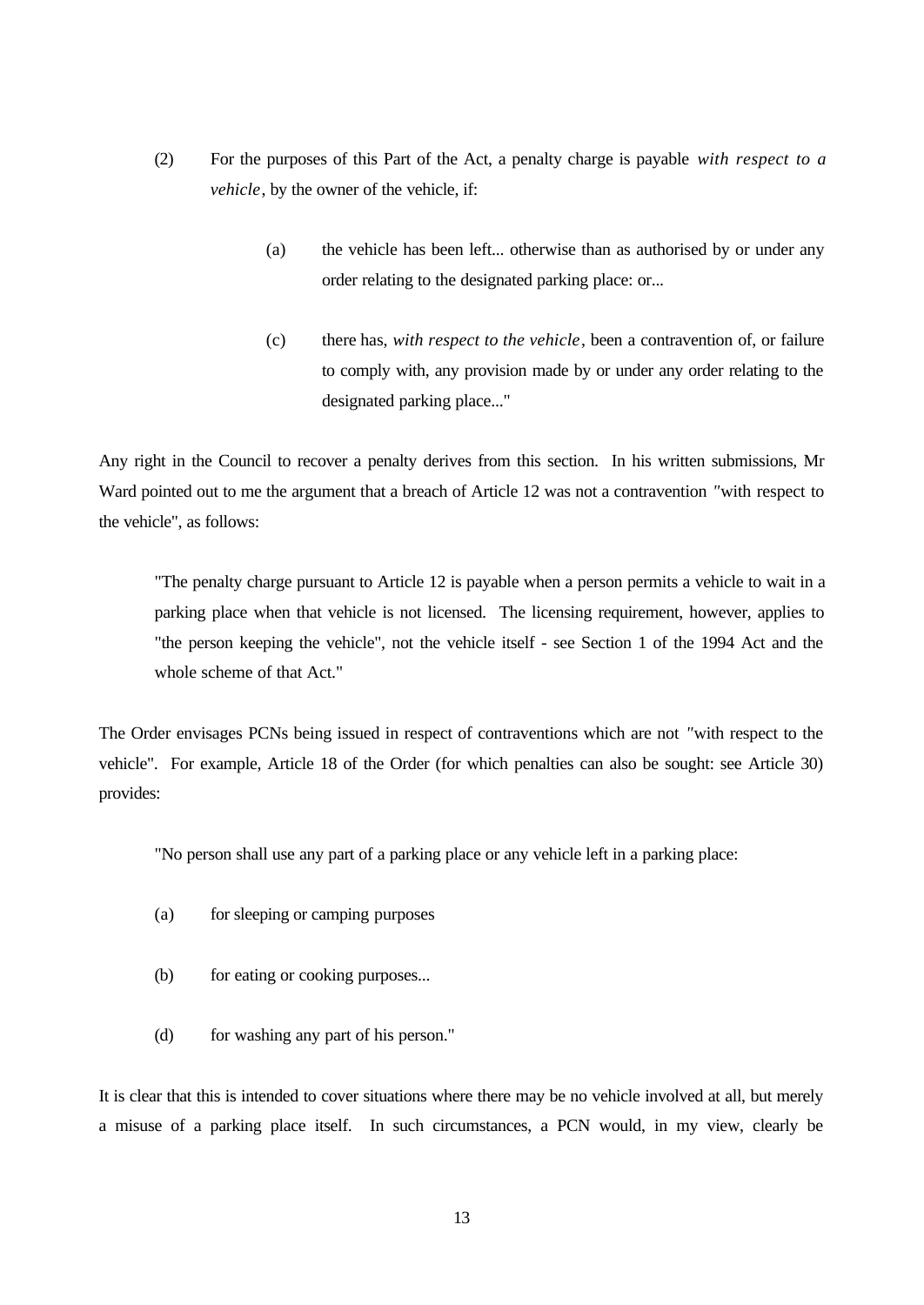inappropriate.

The position with regard to a contravention which does not involve a vehicle at all is clear cut. But does a breach of Article 12 amount to a contravention "with respect to a vehicle"? It seems to me that this is an empty question: the real question is not as to whether the contravention is "with respect to a vehicle", but whether it is in respect of the function of parking (or other legitimate function of the Council). If I am correct in my finding that, in imposing conditions on parking, the Council are restricted to conditions relating to parking (no other proper purpose having been suggested by the Council), then necessarily all contraventions will be "with respect to a vehicle", i.e. the vehicle involved in the parking incident. Consequently, I consider it is unnecessary to investigate this issue further.

# **Question 5: Was the requirement to have a tax disc a term of a contract between the Council and Mrs Score? If so, was that contractual term breached? If so, was the penalty a proper contractual remedy for the Council to enforce?**

If they fail on enforcing the penalty under the statutory provisions, the Council say that they ought to be allowed to enforce the penalty by virtue of contract. They have put their point as follows:

"That the use of parking places provided by the Applicant is on a contractual basis between the [Council] and users of the parking places and the requirements of Article 12 [of the Order] are terms of the contract."

Again, I do not regard this as a central issue in this case. The central issues are whether the Council had power lawfully to impose the conditions of parking which they sought to impose (whether under statutory powers or contract), and whether Mrs Score contravened any proper condition of parking (again, whether those conditions were statutory or contractual). All of the points regarding vires referred to above in connection with powers under delegated legislation apply equally to contracts entered into by local authorities: contracts of local authorities are void unless they relate to functions which the authority is expressly or impliedly authorised to perform, or are incidental to those functions. A local authority cannot avoid statutory restrictions on its powers by resorting to contract. Similarly, the points concerning the disparities between Article 12 and the noticeboard, PCN and NTO would equally apply.

In any event, in issuing the PCN and NTO, and pursuing Mrs Score for a penalty, the Council have been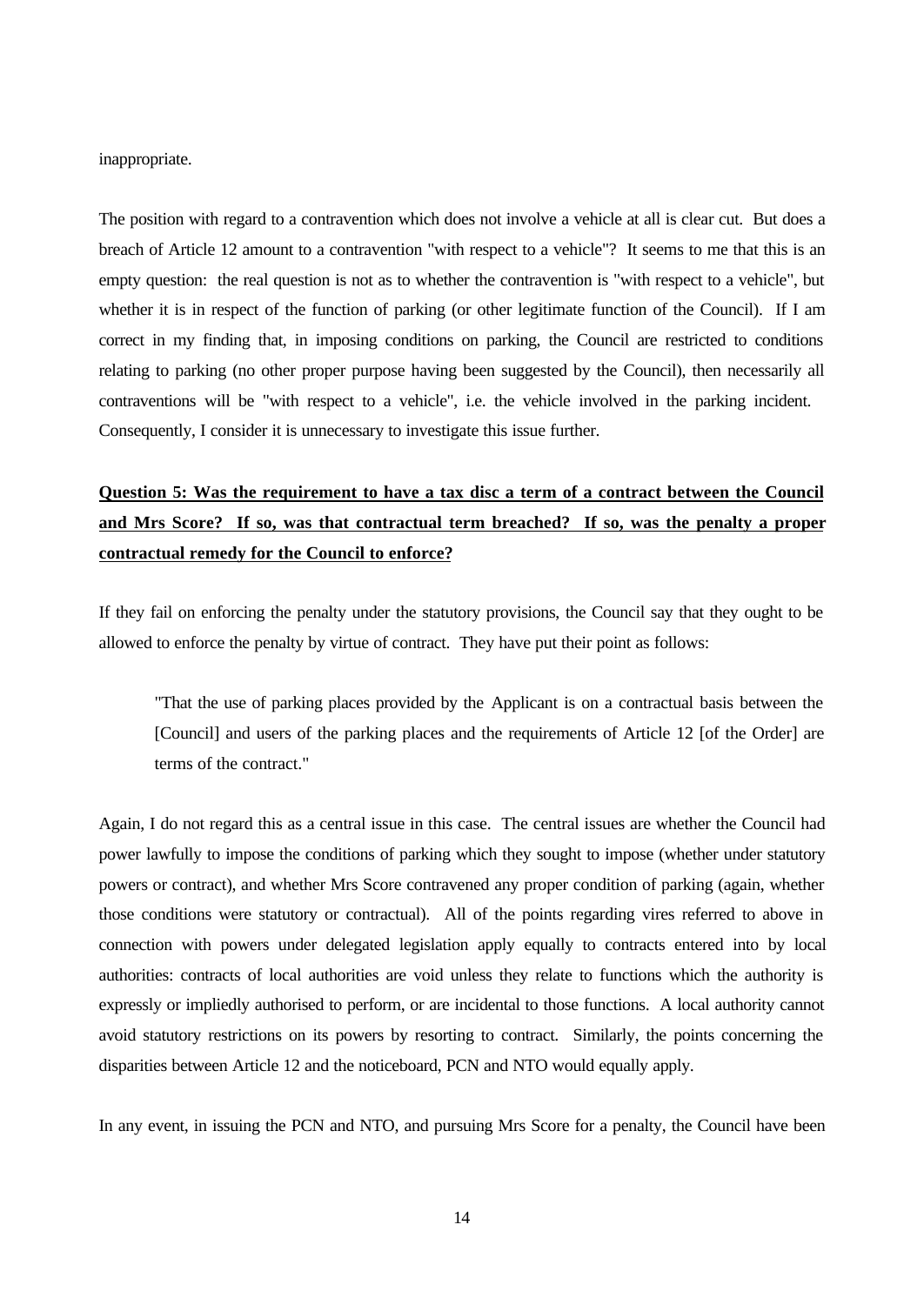purporting to act under their statutory powers, and not a contract. The notice board in the car park which says: "This car park is operated under the current London Borough of Sutton (Off-Street Parking Places) Order". A contravention is referred to as an "offence". The PCN is purportedly issued under, "Road Traffic Act 1991, Section 66 & Schedule 6". It indicates (wrongly, as it happens) that: "Under the Road Traffic Act 1991 it is an offence to fail duly to pay this Penalty Charge". The NTO is in statutory form. It indicates that, under the 1991 Act, a failure to pay can result in a Charge Certificate being served, a County Court Order being obtained and a warrant being issued to bailiffs. If the Council were acting under mere contractual provisions, all this would be quite inappropriate and improper. However, it is clear that they are not so acting, nor can they. If they cannot pursue Mrs Score for a penalty under the statutory scheme, they cannot save the penalty by purporting to pursue her in contract.

There would, of course, be considerable problems for the Council, if they were allowed to pursue the contractual line. Even assuming in their favour that there was a contract between the Council and Mrs Score, it is in my view quite impossible for them to argue (as they seek to do) that Article 12 is a term of it. The only notice to Mrs Score in evidence would have to be based on the noticeboard alone. That sets out certain references to penalties, some of which are referred to above. It also says: "Penalty Notice £50". However, none of this suggests that any of the articles in the Order are contractual terms. For such a penalty term to be incorporated, it would have to appear in the clearest possible terms. Although I note that the words "Penalty Notice £40" are in capitals and in red, they do not have "a red hand pointing" to them, or anything like (see Thornton v Shoe Lane Parking Ltd [1971] 1 All ER 686 at 690, per Lord Denning MR). Further, the contract would have to incorporate more of the machinery of the statutory scheme to be effective. In any event, there is nothing to suggest that the penalty would be an appropriate remedy for a breach of contract. If it were appropriate, the statutory grounds of appeal would not apply: the Parking Appeals Service would have no jurisdiction (only the County Court would have jurisdiction): and the penalty would not, of course, be enforceable through the mechanism of the 1991 Act which would not apply (it could only be enforced through the County Court in the usual way).

In my view, the contractual argument - which, to be fair to the Council, they only put in the alternative and then, it seems to me, without great enthusiasm - is entirely misconceived. Whether or not there is a contract between the Council and users of the car park, the enforcement of penalties can only be under the statutory provisions. If the Council fail in respect of those arguments, they cannot save the scheme by seeking to resort to contract.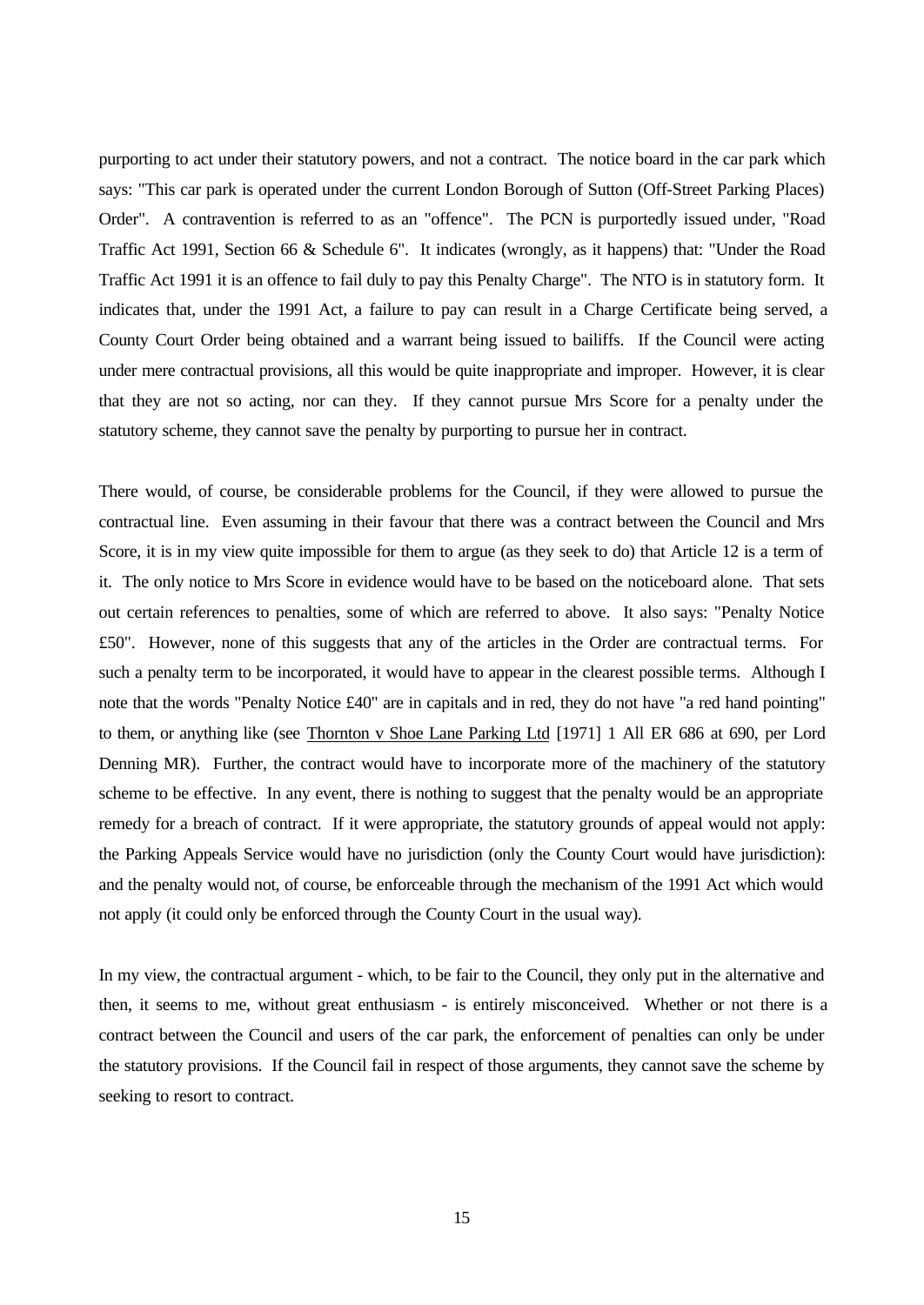# **Question 6: Can a Parking Adjudicator review his/her own decision under Regulation 11 of The Road Traffic (Parking Adjudicators) (London) Regulations 1993?**

Although the Council took no point prior to Mr James reviewing his own earlier decision in February 1996, in the judicial review proceedings they took the point that an adjudicator cannot review his own decision. They submitted that this was a breach of natural justice. They relied on Taylor v The National Union of Seamen [1967] 1 WLR 532 as support for the proposition that an individual must not hear an appeal from his own decision. The proposition that a person ought not to participate in an appeal against his own decision is a well accepted application of the fundamental principle of natural justice, often expressed in maxim *nemo iudex in causa sua* (no man may be a judge in his own cause). I agree with the Council's submission that an adjudicator performs a judicial function.

The power of an adjudicator to review a decision derives from Regulation 11 of The Road Traffic (Parking Adjudicators) (London) Regulations 1993, which gives an adjudicator the power "to review and revoke or vary any decision to dismiss or allow an appeal...on grounds...that:

- "(a) the decision was wrongly made as the result of an error on the part of his administrative staff;
- (b) a party who had failed to appear or be represented at a hearing had good and sufficient reason for his failure to appear;
- (c) where the decision was made after a hearing, new evidence has become available since the conclusion of the hearing, the existence of which could not have been reasonably known of or foreseen;
- (d) where the decision was made without a hearing, new evidence has become available since the decision was made, the existence of which could not reasonably have been foreseen; or
- (e) the interests of justice require such a review."

With respect to the Council, they misunderstand the purport of Regulation 11. There is and can be no appeal whatsoever from the decision of an adjudicator. At least for my own part, I make this very clear at the beginning of every personal hearing. It is the reason why a Parking Adjudicator's decision is described as "final and binding in law" in the confirmatory letter which is sent to both parties.